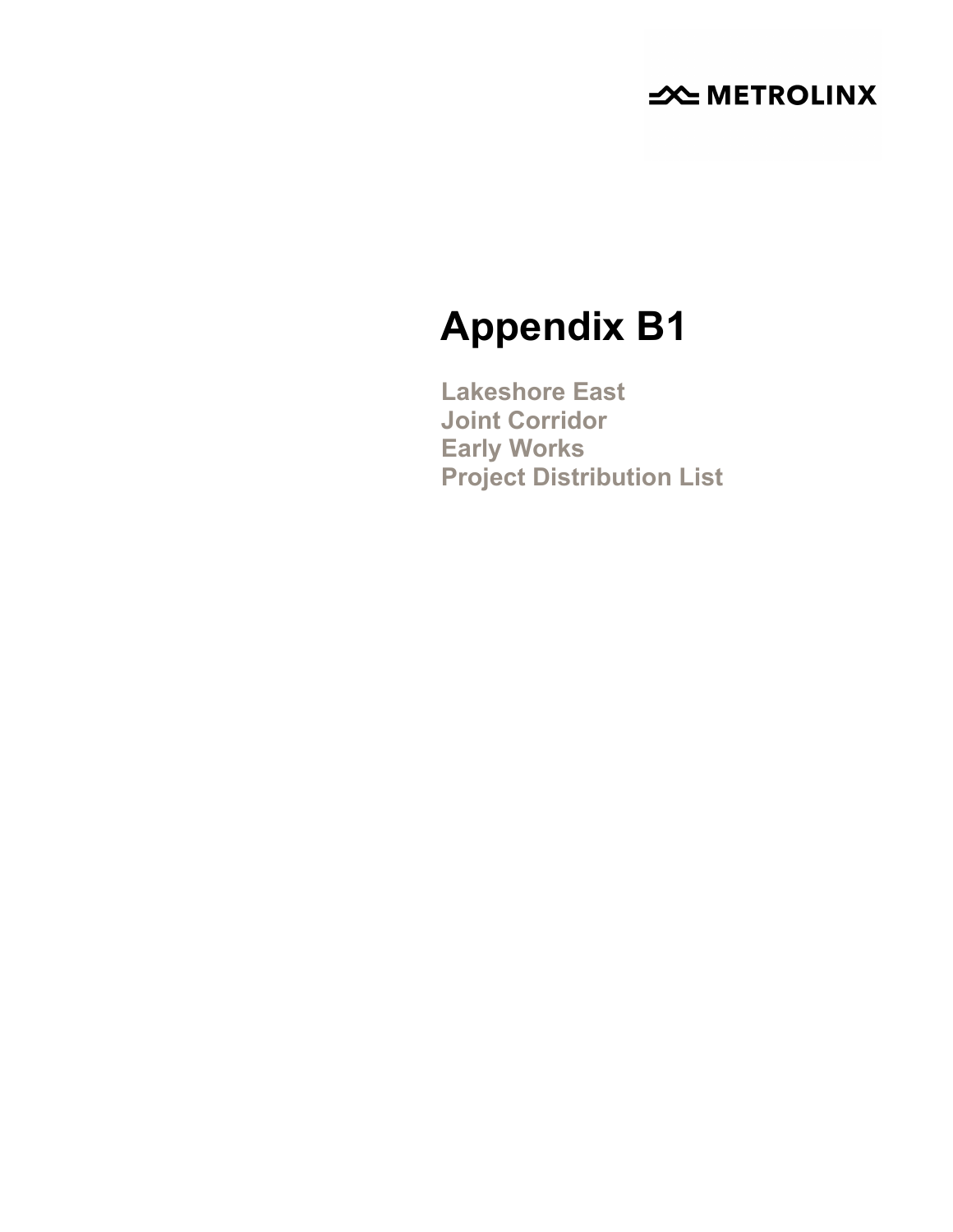| <b>Ontario Line Mailing List</b> |                  |                                                                                                                          |                                                                 |                              |                   |          |            |                         |                                           |
|----------------------------------|------------------|--------------------------------------------------------------------------------------------------------------------------|-----------------------------------------------------------------|------------------------------|-------------------|----------|------------|-------------------------|-------------------------------------------|
| Federal                          |                  |                                                                                                                          |                                                                 |                              |                   |          |            |                         |                                           |
|                                  |                  |                                                                                                                          | <b>Fisheries and Oceans</b>                                     |                              |                   |          |            |                         | FisheriesProtection@dfo-mpo.gc.ca         |
|                                  |                  |                                                                                                                          | Canada                                                          |                              |                   |          |            |                         |                                           |
|                                  |                  |                                                                                                                          | <b>Transport Canada</b>                                         |                              |                   |          |            |                         | EnviroOnt@tc.gc.ca                        |
| <b>Provincial</b>                |                  |                                                                                                                          |                                                                 |                              |                   |          |            |                         |                                           |
| Joanna                           | <b>Brown</b>     | Environmental<br>Specialist                                                                                              | Infrastructure Ontario                                          | 14 Gable Lane                |                   | Kingston | ON K7M 9A7 | 343-302-7392            | joanna.brown@infrastructureontario.ca     |
| Ainsley                          | Davidson         | Director, Land Use<br>Planning                                                                                           | Infrastructure Ontario                                          | <b>Dundas Street West</b>    | <b>Suite 2000</b> | Toronto  | ON M5G 1Z3 | 647-264-3605            | ainsley.davidson@infrastructureontario.ca |
| Ramsen                           | Yousif           | Portfolio and Leasing<br>Analyst                                                                                         | Infrastructure Ontario                                          | <b>Dundas Street West</b>    | <b>Suite 2000</b> | Toronto  |            | ON M5G 1Z3 647-264-4705 | ramsen.yousif@infrastructureontario.ca    |
|                                  |                  | Notice Review Inbox                                                                                                      | Infrastructure Ontario                                          |                              |                   |          |            |                         | noticereview@infrastructureontario.ca     |
| Michael                          | Helfinger        | Senior Policy Advisor,<br>Corporate Policy Unity, Development, Job<br>Strategic and<br>Corporate Policy<br><b>Branch</b> | Ministry of Economic<br>Creation, and Trade                     | 56 Wellesley Street<br>West  | 11th Floor        | Toronto  | ON M5S 2S3 | 416-434-4799            | michael.helfinger@ontario.ca              |
| Shireen                          | Mohammed         | Manager, Corporate<br>Policy Unit                                                                                        | Ministry of Economic<br>Development, Job<br>Creation, and Trade | 56 Wellesley Street<br>West  | 11th Floor        | Toronto  | ON M5S 2S3 | 437-770-1241            | Shireen.Mohammed@ontario.ca               |
| Paul                             | Bloye            | Director, Capital<br>Program Branch,<br><b>Capital and Business</b><br><b>Support Division</b>                           | Ministry of Education                                           | 315 Front Street West        | 15th Floor        | Toronto  | ON M7A 0B8 | 416-325-8589            | paul.bloye@ontario.ca                     |
| Cindy                            | <b>Batista</b>   | Special Project Officer                                                                                                  | Ministry of the<br>Environment.<br>Conservation and<br>Parks    | 135 St. Clair Avenue<br>West | 1st Floor         | Toronto  | ON M4V 1P5 | 416-314-7225            | cindy.batista@ontario.ca                  |
| Kathleen                         | O'Neill          | <b>Director</b>                                                                                                          | Ministry of the<br>Environment.<br>Conservation and<br>Parks    | 135 St. Clair Avenue<br>West | 1st Floor         | Toronto  | ON M4V 1P5 | 647-287-5664            | kathleen.oneill@ontario.ca                |
| Lisa                             | Trevisan         | Director                                                                                                                 | Ministry of the<br>Environment,<br>Conservation and<br>Parks    | 5775 Yonge Street            | 8th Floor         | Toronto  | ON M2M 4J1 | 416-230-3161            | lisa.trevisan@ontario.ca                  |
| Solange                          | <b>Desautels</b> | Supervisor                                                                                                               | Ministry of the<br>Environment,<br>Conservation and<br>Parks    | 135 St. Clair Avenue<br>West | 1st Floor         | Toronto  | ON M4V 1P5 | 416-992-5867            | solange.desautels@ontario.ca              |
| Miroslav                         | Ubovic           | Manager, Noise<br>Approvals                                                                                              | Ministry of the<br>Environment,<br>Conservation and<br>Parks    | 135 St. Clair Avenue<br>West | 1st Floor         | Toronto  | ON M4V 1P5 | 437-216-7610            | miroslav.ubovic@ontario.ca                |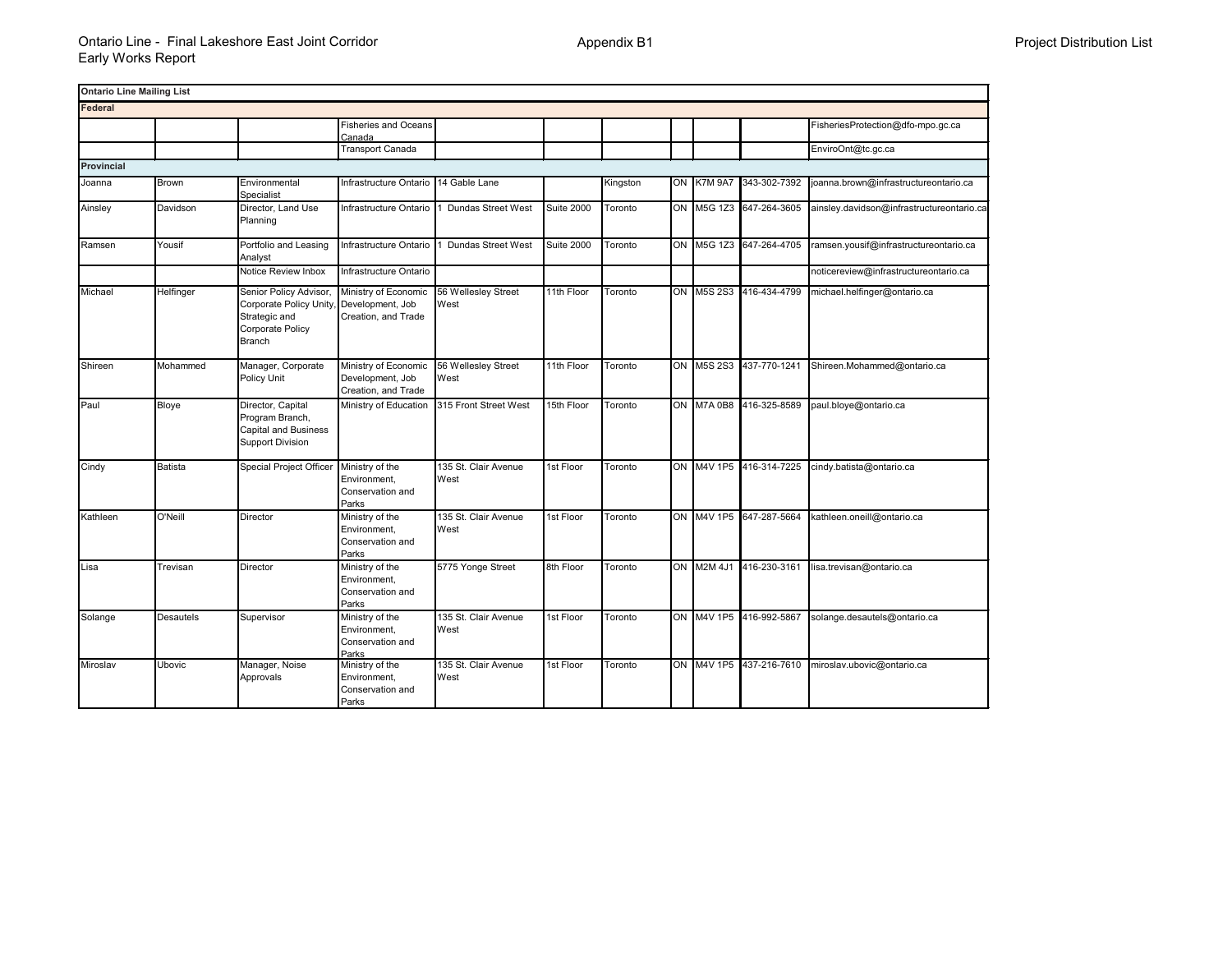| <b>Provincial</b> |              |                                                                                                                     |                                                                          |                   |                                        |              |    |                   |                         |                                        |
|-------------------|--------------|---------------------------------------------------------------------------------------------------------------------|--------------------------------------------------------------------------|-------------------|----------------------------------------|--------------|----|-------------------|-------------------------|----------------------------------------|
| Chunmei           | Liu          | Environmental Planner Ministry of the                                                                               | Environment,<br>Conservation and<br>Parks                                | 5775 Yonge Street | 8th Floor                              | Toronto      | ON | M2M 4J1           | 416-326-4886            | chunmei.liu@ontario.ca                 |
| Karla             | Barboza      | Team Lead (A),<br>Heritage,<br>Heritage Planning Unit, Culture Industries<br>Programs and Services<br><b>Branch</b> | Ministry of Heritage<br>Sport, Tourism and                               | 401 Bay Street    | <b>Suite 1700</b>                      | Toronto      |    | ON M7A 0A7        | 416-314-7120            | karla.barboza@ontario.ca               |
| Rosi              | Zirger       | Heritage Advisor                                                                                                    | Ministry of Heritage,<br>Sport, Tourism and<br><b>Culture Industries</b> | 401 Bay Street    |                                        | Toronto      |    | ON M7A 0A7        | 416-786-6874            | rosi.zirger@ontario.ca                 |
| James             | Hamilton     | Manager, Heritage<br><b>Planning Unit</b>                                                                           | Ministry of Heritage,<br>Sport, Tourism and<br><b>Culture Industries</b> | 401 Bay Street    |                                        | Toronto      |    | ON M7A 0A7        |                         | 416-212-7505 James.Hamilton@ontario.ca |
| Michael           | Collens      | Senior Associate (A),<br>Growth Planning, Data<br>& Analysis,<br>Ontario Growth<br>Secretariat                      | Ministry of Municipal<br>Affairs and Housing                             | 777 Bay Street    | <b>Suite 2304</b>                      | Toronto      |    | ON M7A 2J3        | 416-325-7269            | michael.collens@ontario.ca             |
| Matthew           | MacLean      | Senior Associate (A),<br>Growth Planning, Data<br>& Analysis,<br>Ontario Growth<br>Secretariat                      | Ministry of Municipal<br>Affairs and Housing                             | 777 Bay Street    |                                        | Toronto      |    | <b>ON M7A 2J3</b> | 416-325-7319            | Matthew.MacLean@ontario.ca             |
| <b>Stewart</b>    | Chrisholm    | Manager(A), Growth<br>Policy,<br>Ontario Growth<br>Secretariat                                                      | Ministry of Municipal<br>Affairs and Housing                             | 777 Bay Street    | 23rd Floor                             | Toronto      |    |                   | ON M5G 2E5 416-325-7346 | stewart.chrisholm@ontario.ca           |
| Maya              | Harris       | Manager, Community<br>Planning and<br>Development (East),<br>Central Municipal<br>Services Office                   | Ministry of Municipal<br>Affairs and Housing                             | 777 Bay Street    | 13th Floor                             | Toronto      |    |                   | ON M5G 2E5 416-585-6063 | maya.harris@ontario.ca                 |
| Heather           | Watt         | Manager, Community<br>Planning and<br>Development (West),<br>Central Municipal<br>Services Office                   | Ministry of Municipal<br>Affairs and Housing                             | 777 Bay Street    | 13th Floor                             | Toronto      |    |                   | ON M5G 2E5 437-232-9474 | heather.watt@ontario.ca                |
| Ruth              | Lindenburger | Regional Planning<br>Coordinator                                                                                    | Ministry of Natural<br>Resources and<br>Forestry                         | 300 Water Street  | Box 7000,<br>4th Floor,<br>South Tower | Peterborough |    | ON K9J8MS         | 705-755-3268            | ruth.lindenburger@ontario.ca           |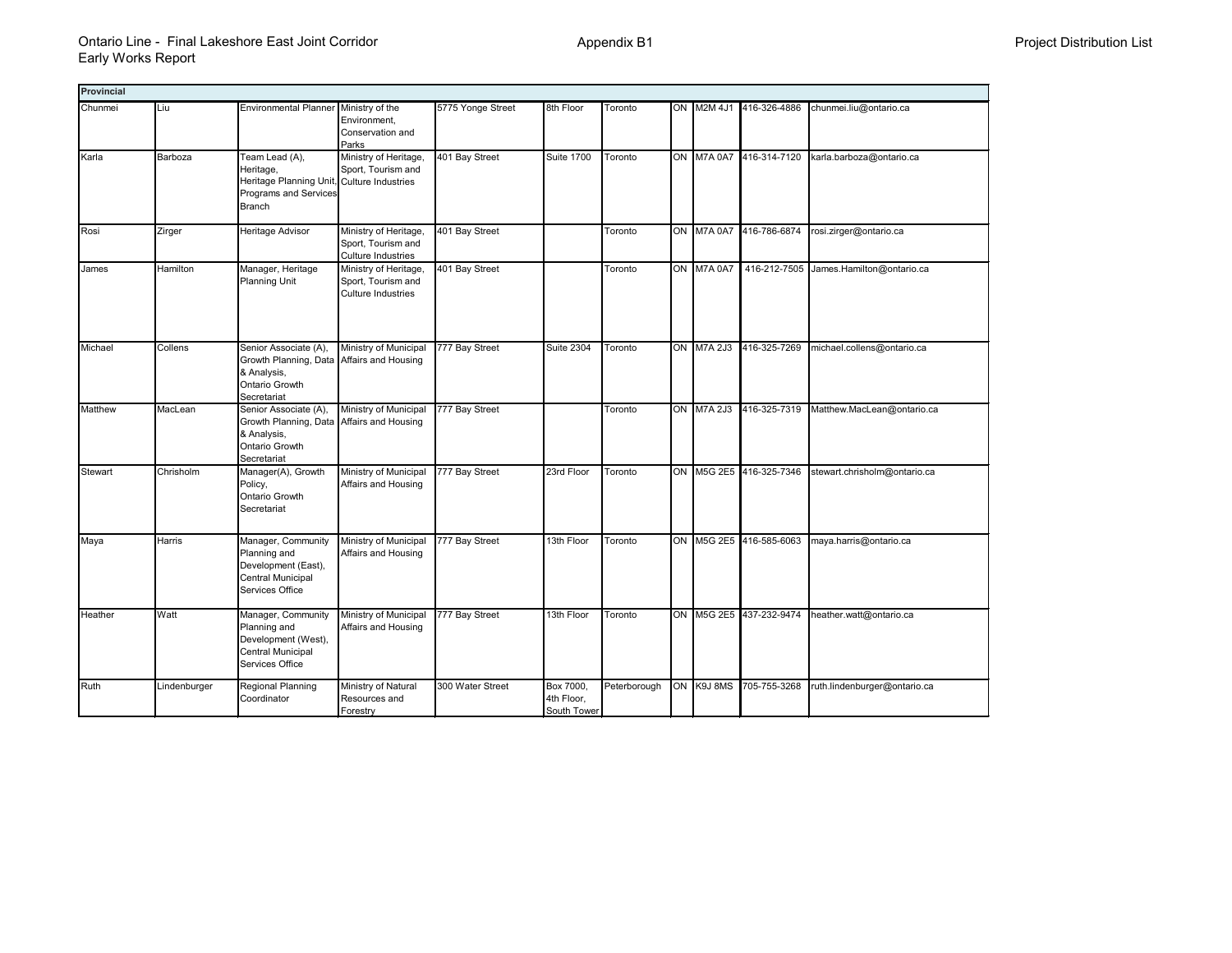| <b>Provincial</b>        |             |                                                                                                                             |                                                         |                                    |                                 |         |    |                |                         |                                |
|--------------------------|-------------|-----------------------------------------------------------------------------------------------------------------------------|---------------------------------------------------------|------------------------------------|---------------------------------|---------|----|----------------|-------------------------|--------------------------------|
| Maria                    | Jawaid      | District Planner                                                                                                            | Ministry of Natural<br>Resources and<br>Forestry        | 50 Bloomington Road                |                                 | Aurora  | ON | <b>L4G 0L8</b> | 905-713-7367            | maria.jawaid@ontario.ca        |
| Robert                   | Greene      |                                                                                                                             | Ministry of the<br>Solicitor General                    |                                    |                                 |         |    |                |                         | robert.greene@ontario.ca       |
| Jason                    | White       | Manager, Engineering<br>Office, Central Region                                                                              | Ministry of<br>Transportation                           | 159 Sir William Hearst<br>Avenue   | 5th Floor,<br><b>Building D</b> | Toronto |    |                | ON M3M 0B7 416-235-5575 | jason.white@ontario.ca         |
| Jennifer                 | Davey       | Administrative<br>Assistant, Research<br>and Program<br>Evaluation Unit /<br>Research Planning &<br><b>Analysis Section</b> | Ontario Provincial<br>Police                            | 777 Memorial Avenue                | 1st Floor                       | Orillia |    | ON L3V 7V3     | 705-329-6825            | jennifer.davey@opp.ca          |
| <b>Municipal</b>         |             |                                                                                                                             |                                                         |                                    |                                 |         |    |                |                         |                                |
| Julia                    | Murnaghan   | Senior Project<br>Manager, Transit<br><b>Expansion Office</b>                                                               | City of Toronto                                         |                                    |                                 |         |    |                | 416-688-4121            | julia.murnaghan@toronto.ca     |
| Richard                  | Borbridge   | Subway Program<br>Director, Transit<br><b>Expansion Office</b>                                                              | City of Toronto                                         |                                    |                                 |         |    |                | 416-845-1857            | richard.borbridge@toronto.ca   |
| Junaid                   | Faroog      | Subway Program<br>Project Coordinator                                                                                       | City of Toronto                                         |                                    |                                 |         |    |                | 416-500-1896            | Junaid.Farooq@toronto.ca       |
| Saad                     | Karnelia    |                                                                                                                             | City of Toronto                                         |                                    |                                 |         |    |                |                         | Saad.Karnelia@toronto.ca       |
| Tomasz                   | Oltarzewksi |                                                                                                                             | <b>Toronto Catholic</b><br><b>District School Board</b> |                                    |                                 |         |    |                |                         | tomasz.oltarzewski@tcdsb.org   |
| Anita                    | Cook        | Executive Manager,<br>Real Estate & Leasing,<br><b>Toronto Lands</b><br>Corporation                                         | <b>Toronto District</b><br>School Board                 | 60 St. Clair Avenue East Suite 201 |                                 | Toronto |    |                | ON M4T 1N5 416-573-2716 | acook.tlc@tdsb.on.ca           |
| Alannah                  | Slattery    |                                                                                                                             | <b>Toronto and Region</b><br>Conservation<br>Authority  | 101 Exchange Avenue                |                                 | Vaughan | ON |                | L4K 5R6 416-661-6800    | Alannah.Slattery@trca.ca       |
| Beth                     | Williston   |                                                                                                                             | Toronto and Region<br>Conservation<br>Authority         | 101 Exchange Avenue                |                                 | Vaughan | ON | <b>L4K 5R6</b> |                         | Beth.Williston@trca.ca         |
| <b>Elected Officials</b> |             |                                                                                                                             |                                                         |                                    |                                 |         |    |                |                         |                                |
| Julie                    | Dabrusin    | <b>MP</b>                                                                                                                   | <b>Liberal Party</b>                                    |                                    |                                 |         |    |                |                         | Julie.Dabrusin@parl.gc.ca      |
| Chris                    | Glover      | <b>MPP</b>                                                                                                                  | Ontario New<br>Democratic Party                         |                                    |                                 |         |    |                |                         | CGlover-CO@ndp.on.ca           |
| Michael                  | Coteau      | <b>MPP</b>                                                                                                                  | <b>Ontario Liberal Party</b><br>Don Valley East         |                                    |                                 |         |    |                |                         | mcoteau.mpp.co@liberal.ola.org |
| Peter                    | Tabuns      | <b>MPP</b>                                                                                                                  | <b>Ontario New</b><br>Democratic Party                  |                                    |                                 |         |    |                |                         | tabunsp-co@ndp.on.ca           |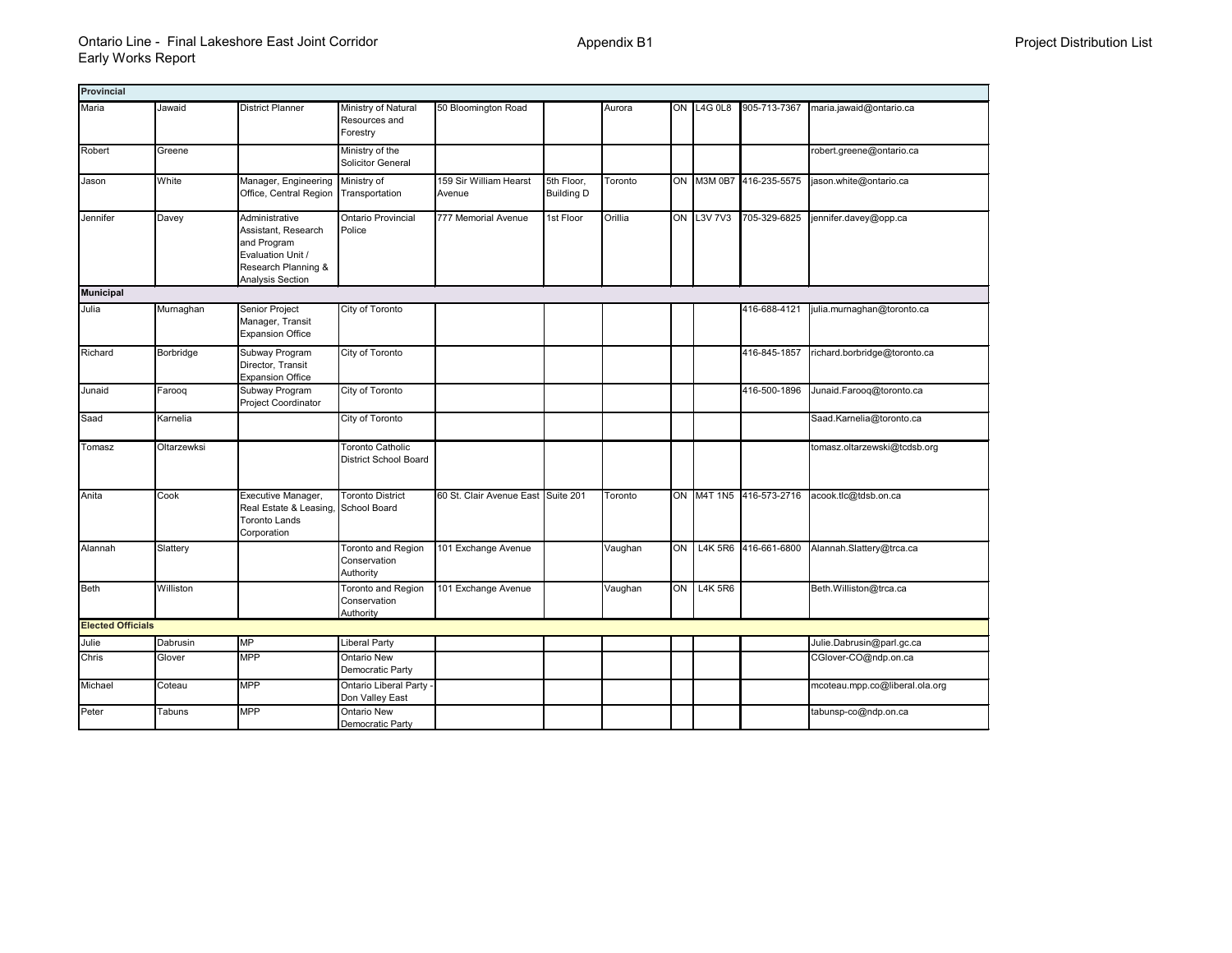| <b>Elected Officials</b>  |                  |                                                                                 |                                                |                                |                 |                             |    |                        |                           |                                    |
|---------------------------|------------------|---------------------------------------------------------------------------------|------------------------------------------------|--------------------------------|-----------------|-----------------------------|----|------------------------|---------------------------|------------------------------------|
| Kathleen                  | Wynne            | <b>MPP</b>                                                                      | Ontario Liberal Party                          |                                |                 |                             |    |                        |                           | kwynne.mpp.co@liberal.ola.org      |
| Suze                      | Morrison         | <b>MPP</b>                                                                      | <b>Ontario New</b><br>Democratic Party         |                                |                 |                             |    |                        |                           | Smorrison-QP@ndp.on.ca             |
| Kristyn                   | Wong-Tam         | Councillor                                                                      | City of Toronto                                |                                |                 |                             |    |                        |                           | councillor wongtam@toronto.ca      |
| Denzil                    | Minnan-Wong      | Councillor                                                                      | City of Toronto                                |                                |                 |                             |    |                        |                           | councillor minnan-wong@toronto.ca  |
| Jaye                      | Robinson         | Councillor                                                                      | City of Toronto                                |                                |                 |                             |    |                        |                           | councillor robinson@toronto.ca     |
| Joe                       | Cressy           | Councillor                                                                      | City of Toronto                                |                                |                 |                             |    |                        |                           | councillor cressy@toronto.ca       |
| <b>Brad</b>               | <b>Bradford</b>  | Councillor                                                                      | City of Toronto                                |                                |                 |                             |    |                        |                           | councillor bradford@toronto.ca     |
| Paula                     | Fletcher         | Councillor                                                                      | City of Toronto                                |                                |                 |                             |    |                        |                           | councillor fletcher@toronto.ca     |
| <b>Indigenous Nations</b> |                  |                                                                                 |                                                |                                |                 |                             |    |                        |                           |                                    |
| Dave                      | Mowat            | Chief                                                                           | <b>Alderville First Nation</b>                 | 11696 2nd Line Road            |                 | Roseneath                   | ON | <b>K0K 2X0</b>         | 905-375-5480              | dmowat@alderville.ca               |
| Dave                      | Simpson          | Lands & Resources Co-Alderville First Nation<br>ordinator, Lands &<br>Resources |                                                | 11696 2nd Line Road            |                 | Roseneath                   | ON | <b>K0K 2X0</b>         | 905-352-2011              | consultation@alderville.ca         |
| Joanne                    | Sandy            | Chief                                                                           | <b>Beausoleil First</b><br><b>Nation</b>       | 11 O'Gemaa Miikaan             |                 | Christian Island ON L9M 0A9 |    |                        | 705-247-8964<br>ext. 240  | bfnchief@chimnissing.ca            |
| Susan                     | Copegog          | <b>Lands Consultation</b><br>Liaison                                            | <b>Beausoleil First</b><br><b>Nation</b>       | 11 O'Gemaa Miikaan             |                 | Christian Island ON         |    | $L9M$ $0\overline{A9}$ | 705-247-8981<br>ext. 256  | consultations@chimnissing.ca       |
| Donna                     | <b>Big Canoe</b> | Chief                                                                           | Chippewas of<br>Georgina Island                | R.R. #2                        | <b>Box 13</b>   | <b>Sutton West</b>          | ON | <b>LOE 1R0</b>         | 705-473-1337              | donna.bigcanoe@georginaisland.com  |
| Natasha                   | Charles          | <b>Project Coordinator</b>                                                      | Chippewas of<br>Georgina Island                | R.R. #2                        | <b>Box 13</b>   | <b>Sutton West</b>          | ON | <b>L0E 1R0</b>         | 705-437-1337<br>ext. 2246 | natasha.charles@georginaisland.com |
| Ted                       | Williams         | Chief                                                                           | Chippewas of Rama<br><b>First Nation</b>       | 5884 Rama Road                 | Suite 200       | Rama                        |    | ON L3V 6H6             | 705-325-3611              | shardayj@ramafirstnation.ca        |
| Sharday                   | James            | Community<br><b>Consultation Worker</b>                                         | Chippewas of Rama<br><b>First Nation</b>       | 5884 Rama Road                 | Suite 200       | Rama                        | ON | L3V 6H6                | 705-325-3611<br>ext. 1633 | shardayj@ramafirstnation.ca        |
| Emily                     | Whetung          | Chief                                                                           | <b>Curve Lake First</b><br><b>Nation</b>       | 22 Winookeedaa Road            |                 | Curve Lake                  |    | ON K0L 1R0             |                           | EmilyW@curvelake.ca                |
| Julie                     | Kapyrka          | <b>Lands Resource</b><br><b>Consultation Liaison</b>                            | <b>Curve Lake First</b><br>Nation              | 22 Winookeedaa Road            |                 | Curve Lake                  | ON | <b>K0L 1R0</b>         | 705-657-8045<br>ext. 239  | JulieK@curvelake.ca                |
| Jordon                    | MacArthur        | Archaeological<br>Program Administrator Nation                                  | <b>Curve Lake First</b>                        | 22 Winookeedaa Road            |                 | Curve Lake                  |    | ON K0L 1R0             | 705-957-9549              | JordonM@curvelake.ca               |
| Kaitlin                   | Hill             | <b>Resource Consultation</b><br>Support                                         | <b>Curve Lake First</b><br>Nation              | 22 Winookeedaa Road            |                 | Curve Lake                  |    | ON K0L 1R0             |                           | KaitlinH@curvelake.ca              |
| Francis                   | Chua             | <b>Consultant to Curve</b><br><b>Lake First Nation</b>                          | <b>Curve Lake First</b><br>Nation              | 22 Winookeedaa Road            |                 | Curve Lake                  |    | ON K0L 1R0             |                           | francis@francischua.com            |
| Tracey                    | General          | Office Manager                                                                  | Haudenosaunee<br>Confederacy Chiefs<br>Council | 16 Sunrise Court, Suite<br>417 | P.O. Box<br>714 | Oshweken                    |    |                        | ON N0A 1M0 519-445-4222   | hdi2@bellnet.ca                    |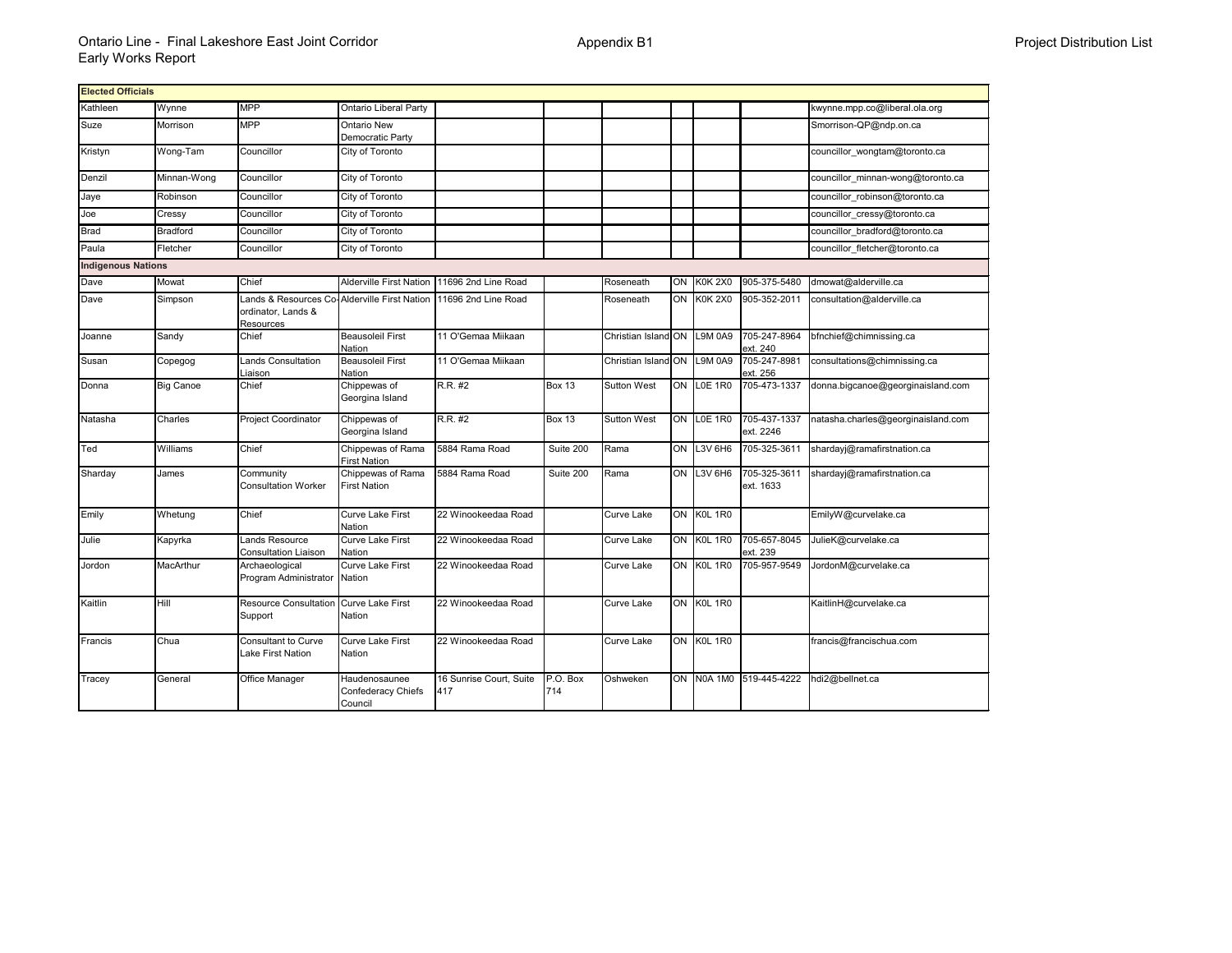| <b>Indigenous Nations</b> |               |                                                                                  |                                                   |                                                     |                  |             |    |                   |                          |                                                                      |
|---------------------------|---------------|----------------------------------------------------------------------------------|---------------------------------------------------|-----------------------------------------------------|------------------|-------------|----|-------------------|--------------------------|----------------------------------------------------------------------|
| Todd                      | Williams      | Haudenosaunee<br>Development Institute                                           | Haudenosaunee<br>Confederacy Chiefs<br>Council    | 16 Sunrise Court, Suite<br>417                      | P.O. Box<br>714  | Oshweken    | ON | <b>N0A 1M0</b>    | 519-761-1794             | williams.todde@gmail.com                                             |
| Laurie                    | Carr          | Chief                                                                            | <b>Hiawatha First Nation</b>                      | 123 Paudash Street                                  | R.R. #2          | Hiawatha    | ON | K9J 0E6           | 705-295-4421             | chiefcarr@hiawathafn.ca                                              |
| Tom                       | Cowie         | Lands Resource<br><b>Consultation Liaison</b>                                    | <b>Hiawatha First Nation</b>                      | 197 Sopers Lane                                     |                  | Hiawatha    | ON | K9J 0E6           | 705-295-7771             | tcowie@hiawathafn.ca                                                 |
| Sean                      | Davison       | Community<br><b>Consultation Worker</b>                                          | Hiawatha First Nation 197 Sopers Lane             |                                                     |                  | Hiawatha    | ON | K9J 0E6           | 705-295-4421<br>ext. 215 | sdavison@hiawathafn.ca                                               |
| Rémy                      | Vincent       | <b>Grand Chief</b>                                                               |                                                   | Huron-Wendat Nation 255 Place Chef Michel<br>Laveau |                  | Wendake     | QC | G0A 4V0           | 418-843-3767             |                                                                      |
| Lori-Jeanne               | <b>Bolduc</b> | Land Use Planning<br>Advisor                                                     |                                                   | Huron-Wendat Nation 255 Place Chef Michel<br>Laveau |                  | Wendake     | QC | G0A 4V0           |                          | Lori-Jeanne.Bolduc@wendake.ca                                        |
| Marie-Sophie              | Gendron       |                                                                                  | Huron-Wendat Nation                               | 255 Place Chef Michel<br>Laveau                     |                  | Wendake     | QC | G0A 4V0           |                          | Marie-Sophie.Gendron@wendake.ca                                      |
| Mario                     | Gros-Louis    |                                                                                  |                                                   | Huron-Wendat Nation 255 Place Chef Michel<br>Laveau |                  | Wendake     | QC | G0A 4V0           |                          | mario.groslouis@cnhw.gc.ca                                           |
| Kris                      | Nahrgang      | Chief                                                                            | Kawartha Nishnawbe<br><b>First Nation</b>         | <b>Box 1432</b>                                     |                  | Lakefield   | ON | KOL 2H0           | 705-654-4661             | rknahrgang@gmail.com                                                 |
| Sir/Madam                 |               | Métis Nation<br><b>Consultation Unit</b>                                         | Métis Nation of<br>Ontario                        | 66 Slater Street, Suite<br>1100                     | 11th Floor       | Ottawa      |    | <b>ON K1P 5H1</b> | 613-798-1488             | consultations@metisnation.org                                        |
| Stacey R.                 | LaForme       | Chief                                                                            | Mississaugas of the<br><b>Credit First Nation</b> | 2789 Mississauga Road                               |                  | Hagersville | ON | <b>N0A 1H0</b>    | 905-979-9254             | stacey.laforme@mncfn.ca                                              |
| Mark                      | _aForme       | Director, Department of Mississaugas of the<br>Consultation and<br>Accommodation | <b>Credit First Nation</b>                        | 4065 Hwy 6 North                                    |                  | Hagersville | ON | <b>N0A 1H0</b>    | 905-768-4260             | mark.laForme@mncfn.ca                                                |
| Fawn                      | Sault         | Consultation Manager,<br>Department of<br>Consultation and<br>Accommodation      | Mississaugas of the<br><b>Credit First Nation</b> | 4066 Hwy 6 North                                    |                  | Hagersville | ON | <b>N0A 1H0</b>    | 289-527-6580             | fawn.sault@mncfn.ca                                                  |
| Adrian                    | Blake         | Field Archaeologist,<br>Department of<br>Consultation and<br>Accommodation       | Mississaugas of the<br><b>Credit First Nation</b> | 4067 Hwy 6 North                                    |                  | Hagersville |    | ON N0A 1H0        |                          | Adrian.blake@mncfn.ca                                                |
| Kelly                     | LaRocca       | Chief                                                                            | Mississaugas of<br>Scugog Island First<br>Nation  | 22521 Island Road                                   |                  | Port Perry  |    | ON L9L 1B6        | 905-985-3337             | klarocca@scugogfirstnation.com                                       |
| Monica                    | Sanford       | Community<br><b>Consultation Admin</b><br>Assistant                              | Mississaugas of<br>Scugog Island First<br>Nation  | 22521 Island Road                                   |                  | Port Perry  | ON | L9L 1B6           | 905-985-3337<br>ext. 229 | msanford@scugogfirstnation.com<br>consultation@scugogfirstnation.com |
| Mark                      | Hill          | Chief                                                                            | Six Nations of the<br><b>Grand River</b>          | 1695 Chiefswood Road                                | P.O. Box<br>5000 | Ohsweken    | ON |                   | N0A 1M0 519-445-2201     | markhill@sixnations.ca                                               |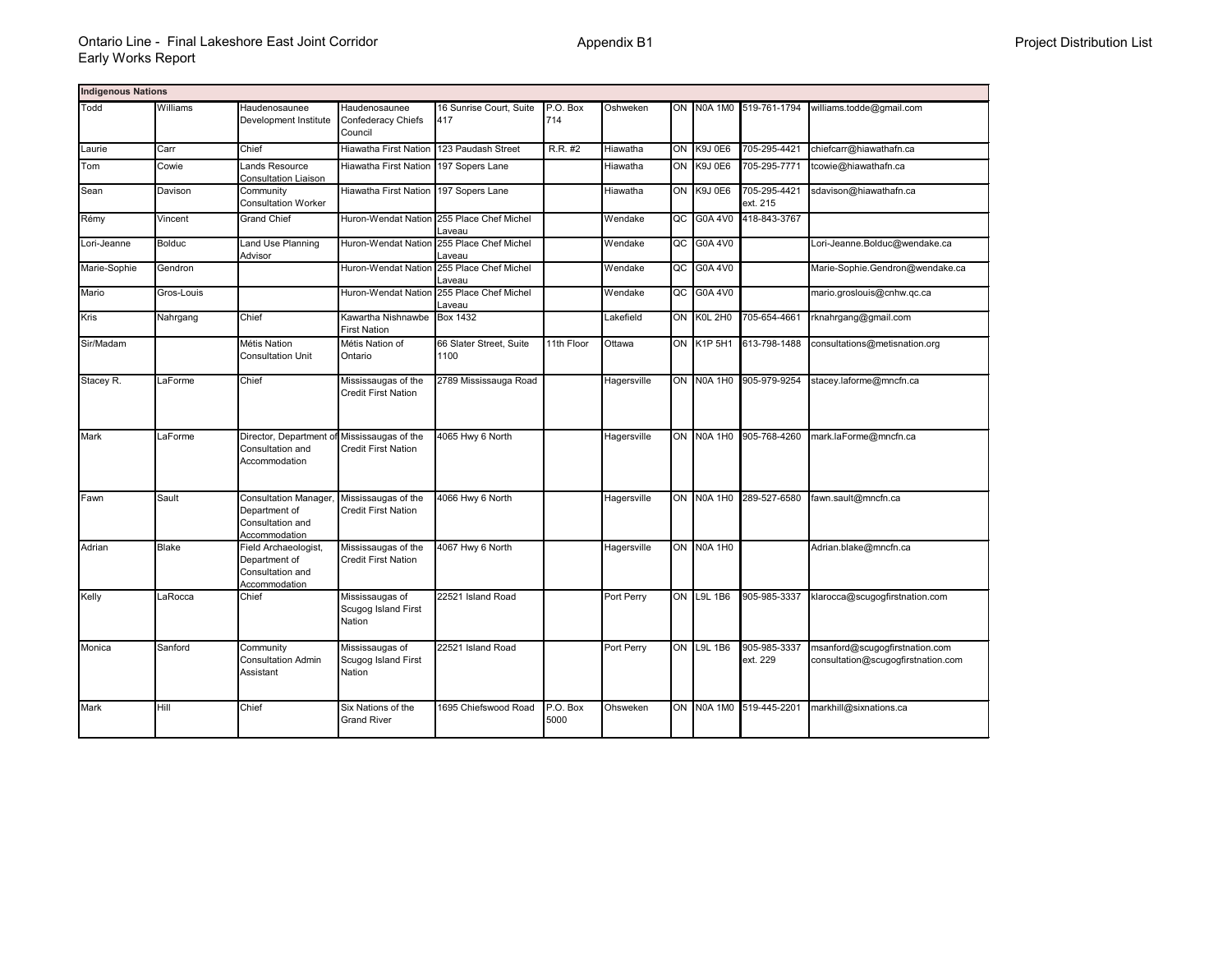| <b>Indigenous Nations</b>   |                                          |                                                       |                                                  |                          |                  |          |            |                         |                                  |
|-----------------------------|------------------------------------------|-------------------------------------------------------|--------------------------------------------------|--------------------------|------------------|----------|------------|-------------------------|----------------------------------|
| Lonny                       | Bombery                                  | Director, Lands &<br>Resources                        | Six Nations of the<br><b>Grand River</b>         | 1695 Chiefswood Road     | P.O. Box<br>5000 | Ohsweken | ON NOA 1MO | 519-445-2201            | onnybomberry@sixnations.ca       |
| Dawn                        | LaForme                                  | Secretary/ Receptionist Six Nations of the            | <b>Grand River</b>                               | 1695 Chiefswood Road     | P.O. Box<br>5000 | Ohsweken | ON N0A 1M1 | 519-445-2201            | dlaforme@sixnations.ca           |
| Tanya                       | Hill-Montour                             | Archaeological<br>Coordinator                         | Six Nations of the<br><b>Grand River</b>         | 1695 Chiefswood Road     | P.O. Box<br>5000 | Ohsweken |            | ON N0A 1M1 519-445-2201 | tanyahill-montour@sixnations.ca  |
| Robbin                      | Vanstone                                 | Consultation<br>Supervisor                            | Six Nations of the<br><b>Grand River</b>         | 1695 Chiefswood Road     | P.O. Box<br>5000 | Ohsweken | ON N0A 1M1 | 519-445-2201            | rvanstone@sixnations.ca          |
| $\overline{\mathsf{D}}$ awn | Russell                                  | Administrative<br>Assistant                           | Six Nations of the<br><b>Grand River</b>         | 1695 Chiefswood Road     | P.O. Box<br>5000 | Ohsweken | ON NOA 1M1 | 519-445-2201            | dawnrussell@sixnations.ca        |
| Karry                       | Sandy-McKenzie                           |                                                       | <b>Williams Treaties</b><br><b>First Nations</b> |                          |                  |          |            |                         | k.a.sandy-mckenzie@rogers.com    |
| <b>Other Stakeholders</b>   |                                          |                                                       |                                                  |                          |                  |          |            |                         |                                  |
| Michael                     | Vallins                                  |                                                       | CN Rail                                          |                          |                  |          |            |                         | michael.vallins@cn.ca            |
| Tony                        | Porter                                   | Director, Parking &<br><b>Security Services</b>       | <b>Exhibition Place</b>                          | 100 Princes' Blvd. Suite |                  | Toronto  |            | ON M6K 3C3 416-263-3564 | TPorter@explace.on.ca            |
|                             |                                          |                                                       | George Brown<br>College (St. James<br>Campus)    |                          |                  |          |            |                         | ask.george@georgebrown.ca        |
|                             |                                          |                                                       | <b>Hydro One Networks</b><br>Inc.                |                          |                  |          |            |                         | SecondaryLandUse@HydroOne.com    |
| Laura                       | Dimand                                   |                                                       | <b>Hydro One Networks</b><br>Inc.                |                          |                  |          |            |                         | Laura.Dimand@HydroOne.com        |
| Renee                       | Pettigrew                                |                                                       | <b>Hydro One Networks</b><br>Inc.                |                          |                  |          |            |                         | Renee.Pettigrew@HydroOne.com     |
| Elsy                        | Aceves                                   |                                                       | <b>Hydro One Networks</b><br>Inc.                |                          |                  |          |            |                         | Elsy.Aceves@HydroOne.com         |
|                             |                                          |                                                       | La Cité                                          |                          |                  |          |            |                         | mobilicite@collegelacite.ca      |
| Elise                       | <b>Brunet</b>                            |                                                       | Law Society of<br>Ontario                        |                          |                  |          |            |                         | EBrunet@Iso.ca                   |
| Simon                       | Di Vincenzo                              |                                                       | Law Society of<br>Ontario                        |                          |                  |          |            |                         | sdivince@lso.ca                  |
| Jeannie                     | Snell                                    |                                                       | Ontario College of Art<br>& Design University    |                          |                  |          |            |                         | snell@ocadu.ca                   |
| Wayne                       | Kelly                                    | Director, Heritage                                    | Ontario Heritage                                 | 10 Adelaide Street East  |                  | Toronto  | ON M5C 1J3 |                         | Wayne.Kelly@heritagetrust.on.ca  |
| Thomas                      | Wicks                                    | Manager, Acquisitions<br>and Conservation<br>Services | Ontario Heritage<br>Trust                        | 10 Adelaide Street East  |                  | Toronto  | ON M5C 1J3 |                         | Thomas.Wicks@heritagetrust.on.ca |
|                             | <b>Community Stakeholders and Groups</b> |                                                       |                                                  |                          |                  |          |            |                         |                                  |
|                             |                                          |                                                       | Aboriginal Labour<br>Force Development<br>Circle |                          |                  |          |            |                         |                                  |
|                             |                                          |                                                       | Aboriginal Legal                                 |                          |                  |          |            |                         |                                  |
|                             |                                          |                                                       | <b>Amazing Moss Park</b>                         |                          |                  |          |            |                         |                                  |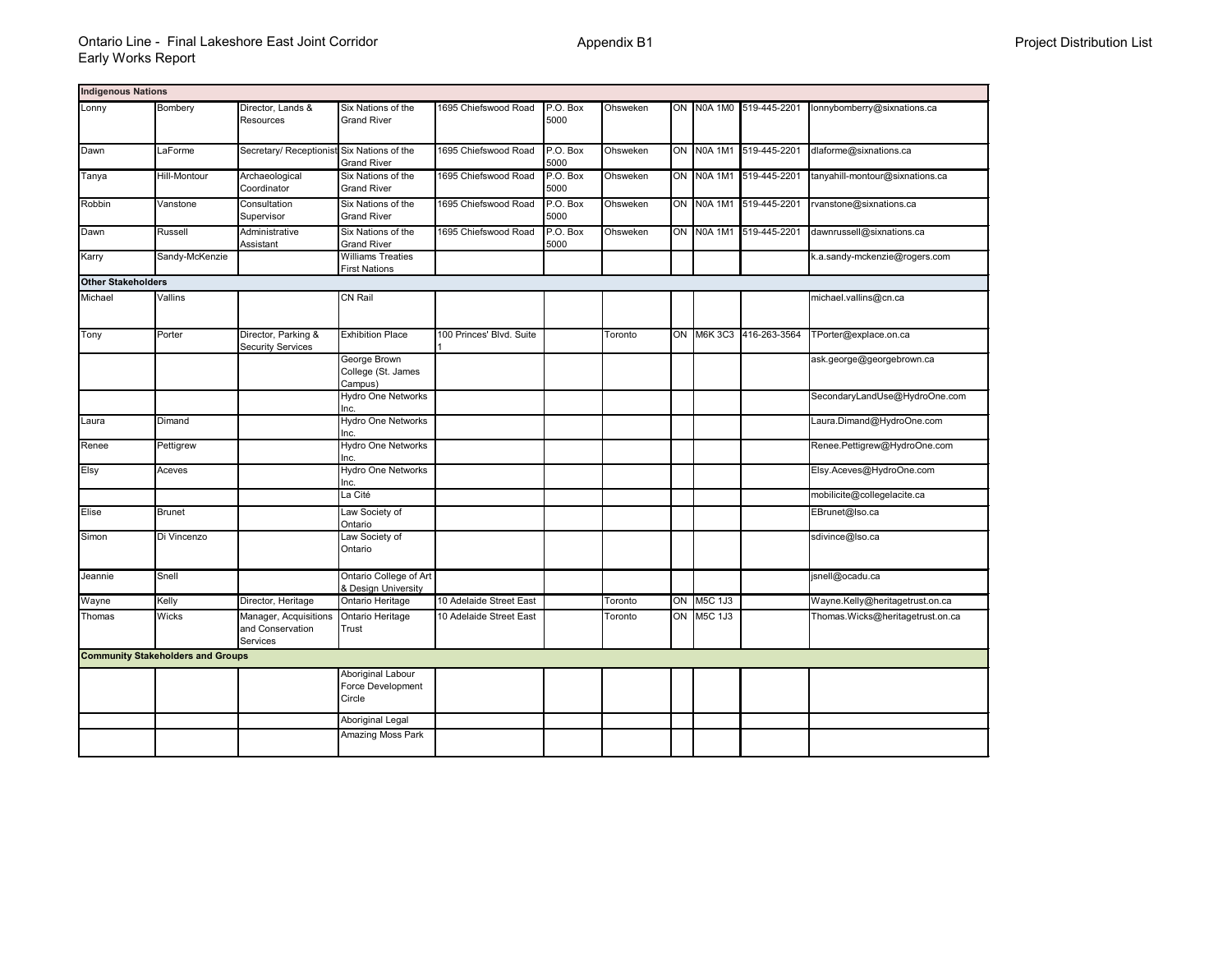| <b>Community Stakeholders and Groups</b> |  |                                                                               |  |  |  |  |
|------------------------------------------|--|-------------------------------------------------------------------------------|--|--|--|--|
|                                          |  | Anishnawbe Health<br>Toronto                                                  |  |  |  |  |
|                                          |  | Association for Native<br>Development in the<br>Performing and Visual<br>Arts |  |  |  |  |
|                                          |  | Beaconsfield Village<br>Residents Association                                 |  |  |  |  |
|                                          |  | <b>Building Roots</b>                                                         |  |  |  |  |
|                                          |  | Campbell House<br>Museum                                                      |  |  |  |  |
|                                          |  | Canadian Council for<br><b>Aboriginal Business</b>                            |  |  |  |  |
|                                          |  | CF Toronto Eaton<br>Centre                                                    |  |  |  |  |
|                                          |  | <b>Chinatown Business</b><br>Improvement Area                                 |  |  |  |  |
|                                          |  | CityPlace Fort York<br><b>Business</b><br>Improvement Area                    |  |  |  |  |
|                                          |  | CityPlace Residents'<br>Association                                           |  |  |  |  |
|                                          |  | <b>Community Living</b><br>Toronto                                            |  |  |  |  |
|                                          |  | <b>Corktown Residents</b><br>and Business<br>Association                      |  |  |  |  |
|                                          |  | Danforth Business<br>Improvement Area                                         |  |  |  |  |
|                                          |  | Danforth Residents<br>Association                                             |  |  |  |  |
|                                          |  | <b>Distillery Historic</b><br>District                                        |  |  |  |  |
|                                          |  | Don Mills Residents<br>Inc.                                                   |  |  |  |  |
|                                          |  | Don Valley<br>Community Legal<br>Services                                     |  |  |  |  |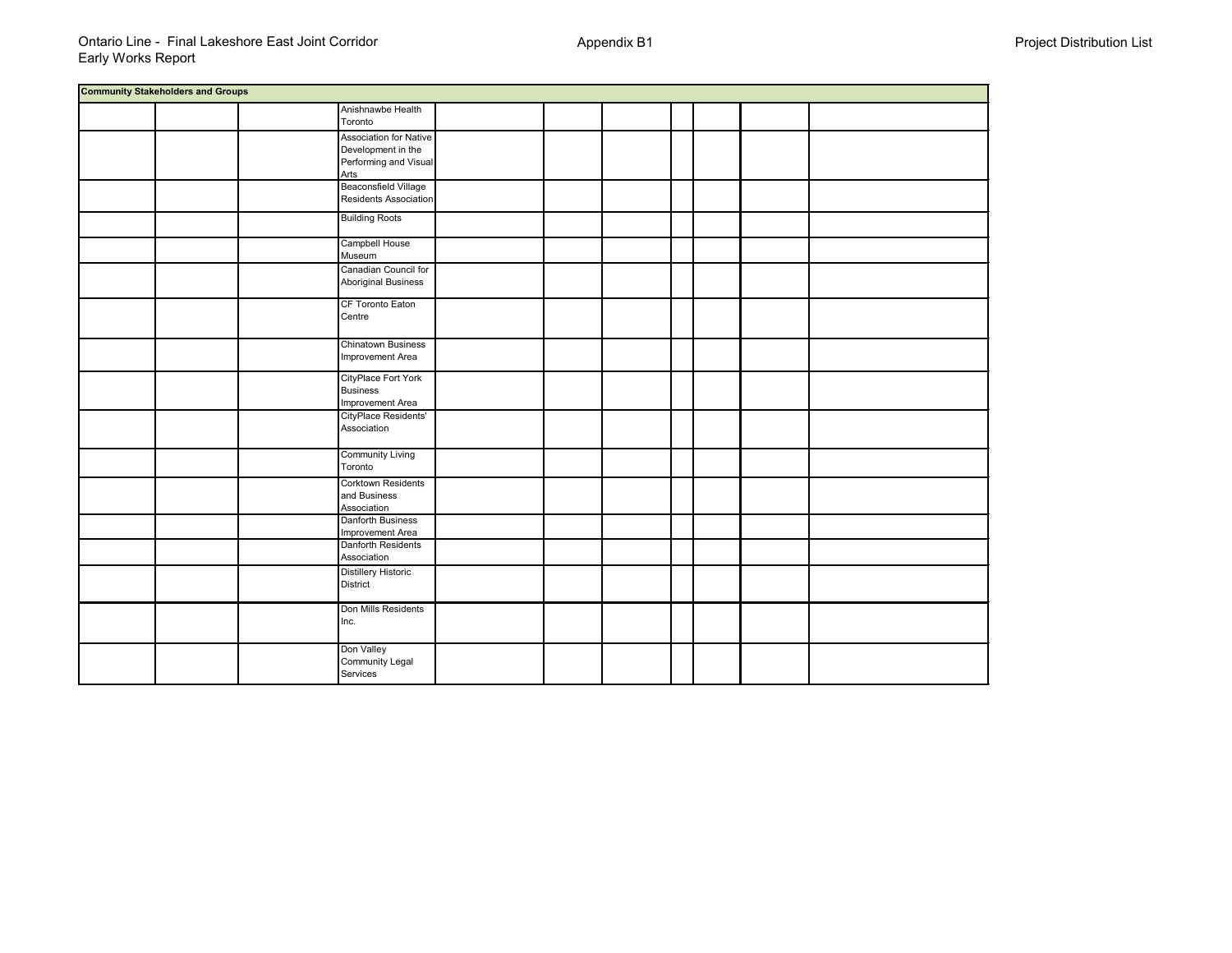| <b>Community Stakeholders and Groups</b> |                                                           |  |  |  |  |
|------------------------------------------|-----------------------------------------------------------|--|--|--|--|
|                                          | Downtown Yonge<br><b>Business</b>                         |  |  |  |  |
|                                          | <b>East End Transit</b><br>Alliance                       |  |  |  |  |
|                                          | Flemingdon Health<br>Centre                               |  |  |  |  |
|                                          | Fontbonne Ministries                                      |  |  |  |  |
|                                          | Fort York<br>Neighbourhood                                |  |  |  |  |
|                                          | Friends of Corktown<br>Common                             |  |  |  |  |
|                                          | Friends of<br>Flemingdon Park                             |  |  |  |  |
|                                          | Friends of Moss Park                                      |  |  |  |  |
|                                          | <b>Friends of Trinity</b><br><b>Bellwoods Park</b>        |  |  |  |  |
|                                          | <b>Gabriel Dumont</b><br>Institute                        |  |  |  |  |
|                                          | Garden District<br><b>Residents Association</b>           |  |  |  |  |
|                                          | <b>Garment District</b><br>Neighbourhood<br>Association   |  |  |  |  |
|                                          | Gooderham and<br>Worts Neighbourhood<br>Association       |  |  |  |  |
|                                          | <b>Grange Community</b><br>Association                    |  |  |  |  |
|                                          | GreekTown on the<br>Danforth Business<br>Improvement Area |  |  |  |  |
|                                          | <b>Green Communities</b><br>Canada                        |  |  |  |  |
|                                          | Lakeshore East<br><b>Community Advisory</b><br>Committee  |  |  |  |  |
|                                          | Leadership of<br>Downtown Toronto                         |  |  |  |  |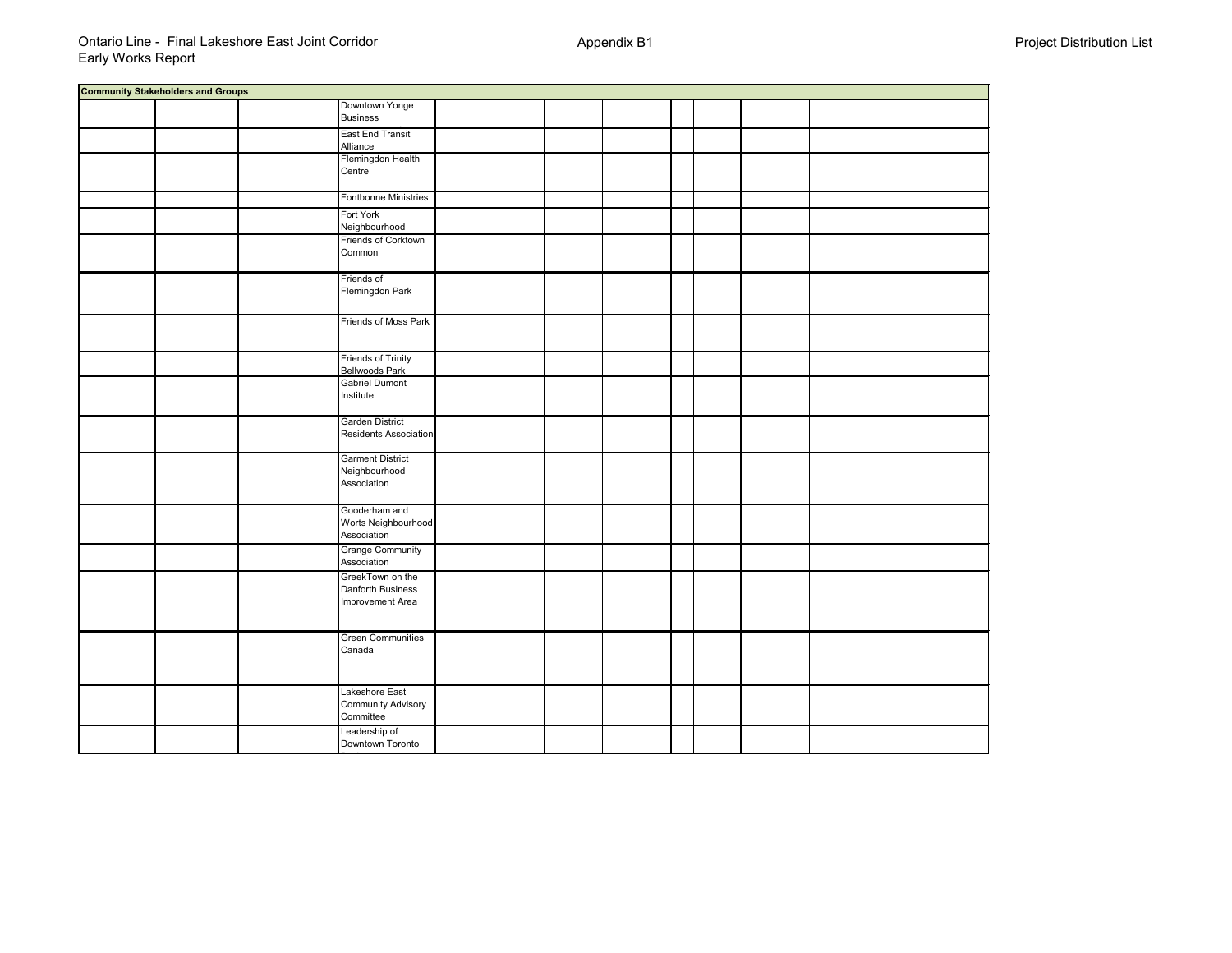| <b>Community Stakeholders and Groups</b> |                                    |  |  |  |  |
|------------------------------------------|------------------------------------|--|--|--|--|
|                                          |                                    |  |  |  |  |
|                                          | Leaside Green and                  |  |  |  |  |
|                                          | Leaside Park Terrace               |  |  |  |  |
|                                          | Condos                             |  |  |  |  |
|                                          | Leaside Residents                  |  |  |  |  |
|                                          | Association                        |  |  |  |  |
|                                          | Leslieville Business               |  |  |  |  |
|                                          | Improvement Area                   |  |  |  |  |
|                                          |                                    |  |  |  |  |
|                                          | Leslieville Historical             |  |  |  |  |
|                                          | Society                            |  |  |  |  |
|                                          | Liberty Village<br><b>Business</b> |  |  |  |  |
|                                          | Improvement Area                   |  |  |  |  |
|                                          | Liberty Village                    |  |  |  |  |
|                                          | Residents Association              |  |  |  |  |
|                                          | LUX 9 Inc.                         |  |  |  |  |
|                                          |                                    |  |  |  |  |
|                                          |                                    |  |  |  |  |
|                                          | March of Dimes                     |  |  |  |  |
|                                          | Canada                             |  |  |  |  |
|                                          | Miziwe Biik Aboriginal             |  |  |  |  |
|                                          | Employment &<br>Training           |  |  |  |  |
|                                          | Native Canadian                    |  |  |  |  |
|                                          | Centre of Toronto                  |  |  |  |  |
|                                          | Native Men's                       |  |  |  |  |
|                                          | Residence                          |  |  |  |  |
|                                          | Native Women's                     |  |  |  |  |
|                                          | Resource Centre                    |  |  |  |  |
|                                          | Nishnawbe Homes                    |  |  |  |  |
|                                          |                                    |  |  |  |  |
|                                          | Ontario Aboriginal                 |  |  |  |  |
|                                          | <b>HIV/AIDS Strategy</b>           |  |  |  |  |
|                                          |                                    |  |  |  |  |
|                                          | Pape Area Concerned                |  |  |  |  |
|                                          | <b>Citizens for Transit</b>        |  |  |  |  |
|                                          |                                    |  |  |  |  |
|                                          | Pape Avenue Junior                 |  |  |  |  |
|                                          | Public School Parent               |  |  |  |  |
|                                          | Council                            |  |  |  |  |
|                                          | Pape Village<br><b>Business</b>    |  |  |  |  |
|                                          | Improvement Area                   |  |  |  |  |
|                                          | Parkdale Residents                 |  |  |  |  |
|                                          | Association                        |  |  |  |  |
|                                          |                                    |  |  |  |  |
|                                          | Parkdale Village                   |  |  |  |  |
|                                          | <b>Business</b>                    |  |  |  |  |
|                                          | Improvement Area                   |  |  |  |  |
|                                          | Queen Street West                  |  |  |  |  |
|                                          | <b>Business</b>                    |  |  |  |  |
|                                          | Improvement Area                   |  |  |  |  |
|                                          | <b>Regent Park</b>                 |  |  |  |  |
|                                          | Neighbourhood                      |  |  |  |  |
|                                          | Association                        |  |  |  |  |
|                                          |                                    |  |  |  |  |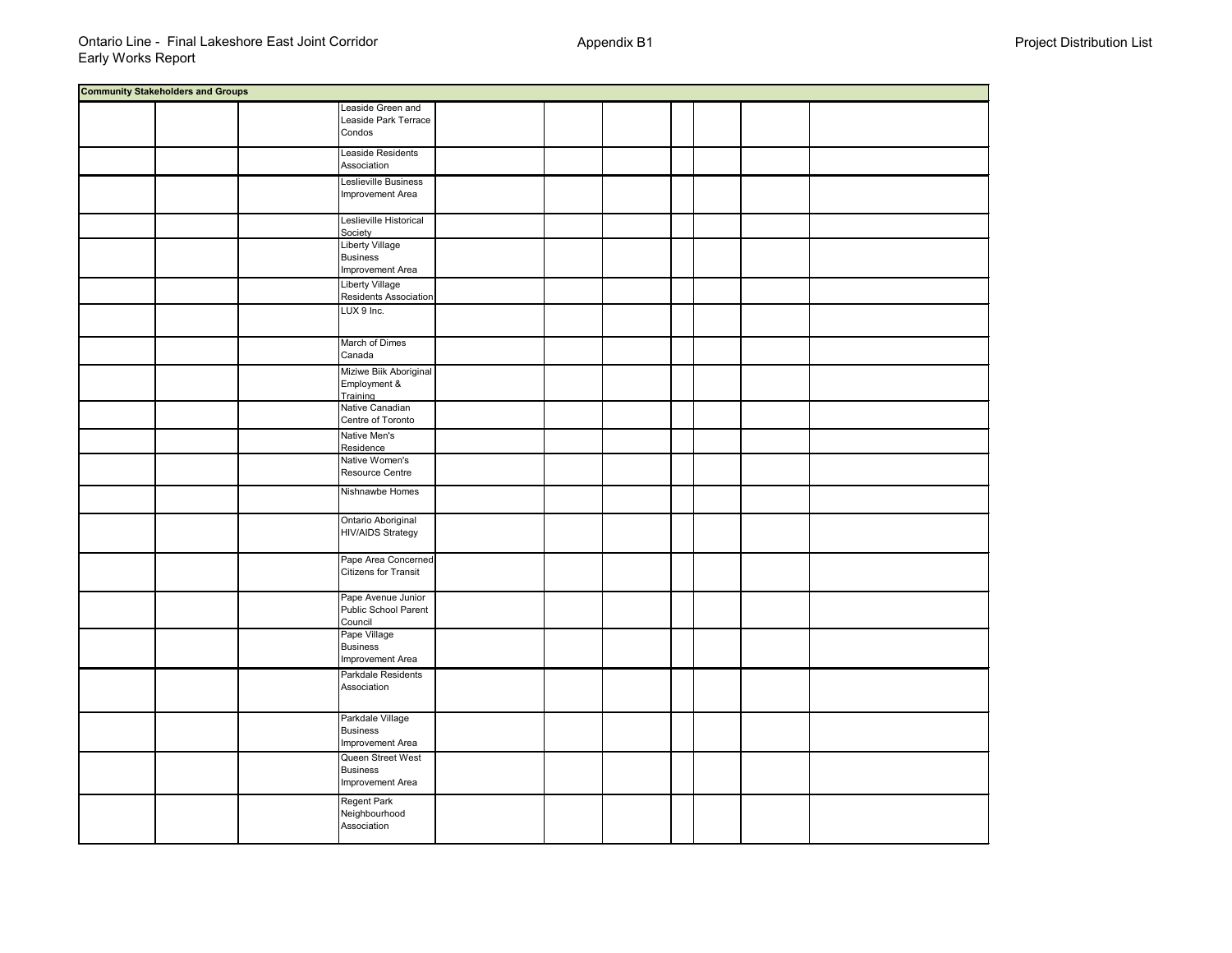| <b>Community Stakeholders and Groups</b> |                                                                             |  |  |  |  |
|------------------------------------------|-----------------------------------------------------------------------------|--|--|--|--|
|                                          | <b>Riverside Business</b><br>Improvement Area                               |  |  |  |  |
|                                          | Saulter Street<br>Brewery                                                   |  |  |  |  |
|                                          | Save Jimmie<br>Simpson!                                                     |  |  |  |  |
|                                          | Sisters of St. Joseph<br>Toronto                                            |  |  |  |  |
|                                          | St. Lawrence Market<br>Neighbourhood<br><b>Business</b><br>Improvement Area |  |  |  |  |
|                                          | St. Lawrence<br>Neighbourhood<br>Association                                |  |  |  |  |
|                                          | Tabule Restaurant<br>Group                                                  |  |  |  |  |
|                                          | The 519                                                                     |  |  |  |  |
|                                          | The Bentway<br>Conservancy                                                  |  |  |  |  |
|                                          | The Danny Business<br>Improvement Area                                      |  |  |  |  |
|                                          | The Friends of Fort<br>York and Garrison<br>Common                          |  |  |  |  |
|                                          | The Neighbourhood<br>Organization                                           |  |  |  |  |
|                                          | The Ontario<br>Federation of<br>Indigenous Friendship<br>Centres            |  |  |  |  |
|                                          | Thorncliffe Park<br>Community<br>Association                                |  |  |  |  |
|                                          | Thorncliffe Park<br>Women's Committee                                       |  |  |  |  |
|                                          | Thorncliffe Soccer<br>Club                                                  |  |  |  |  |
|                                          | Toronto Aboriginal<br>Support Services                                      |  |  |  |  |
|                                          | <b>Toronto Community</b><br>Housing                                         |  |  |  |  |